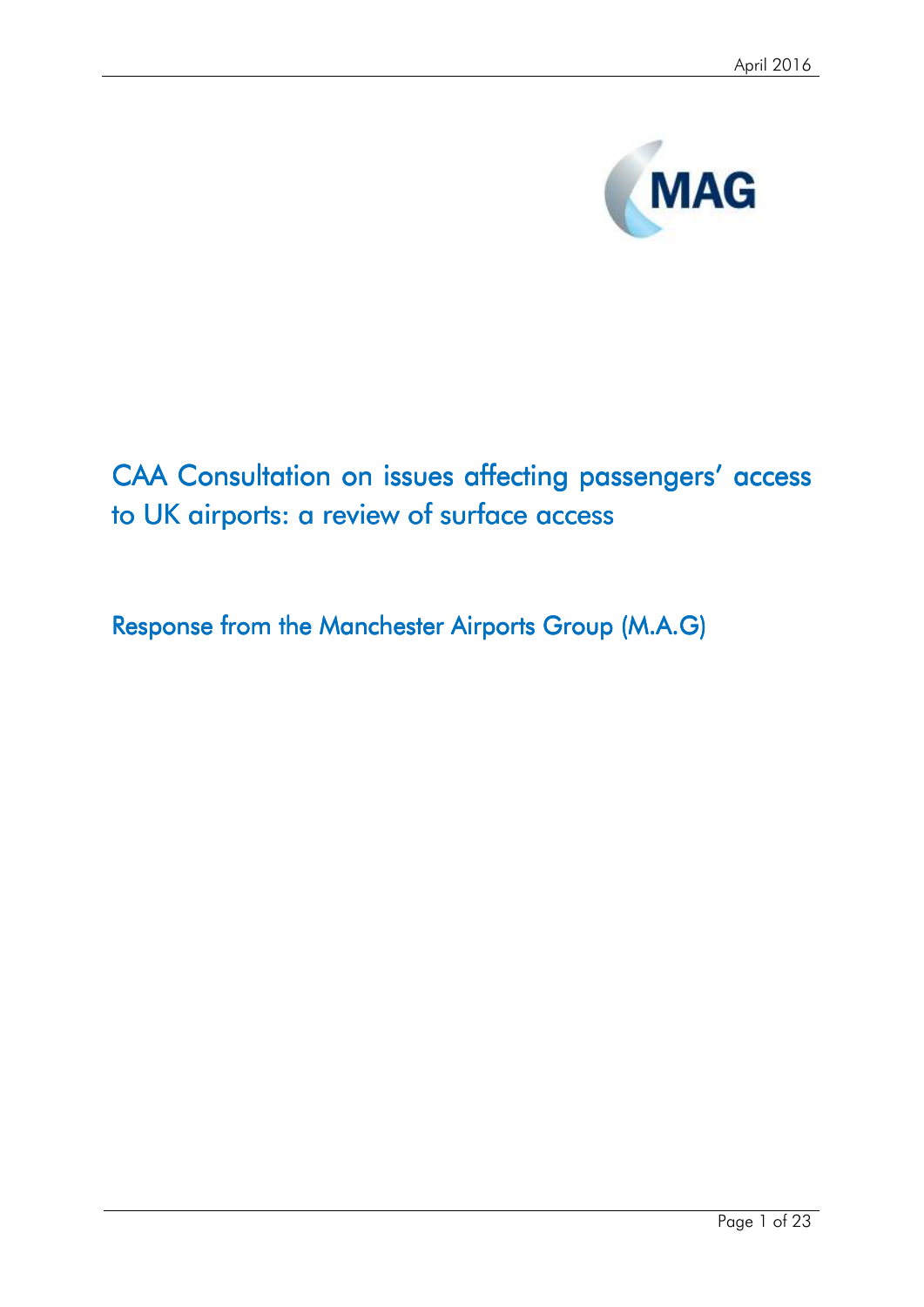# **Introduction**

- 1. Manchester Airports Group (M.A.G) owns and operates four airports in the UK (Manchester, London Stansted, East Midlands and Bournemouth), handling some 50 million passengers per annum. Our airports are nationally significant infrastructure assets, providing essential connectivity for the regions they serve and contributing over £4 billion per annum in GVA to the UK economy.
- 2. Surface access is a key factor in the choices that airlines and air passengers make about which airports they use. As such, the issues outlined in the CAA's consultation document are of great importance to our business – both on a day-to-day operational level and strategically in terms of our ability to work with partners to deliver surface access improvements to support the development of our airports.
- 3. MAG airports have capacity to accommodate significant growth and making the most effective use of this spare capacity will be vital to maintaining choice and value for consumers, and developing the best possible connectivity for the UK economy. Surface access improvements have a vital role to play in making the most effective use of existing airport capacity. For that reason MAG has attached a high priority in recent years to securing improvements in public transport to our airports, and to improving the range of options for passengers travelling by other modes of transport, including private car.
- 4. For example, since M.A.G acquired Stansted in 2013, we have sought commitments from Government and Network Rail for an urgent programme of investment on the West Anglia Main Line (WAML), with a particular focus on reducing journey times for air passengers and commuters. In parallel, we have continued to press the case for improvements to Stansted's rail services through the new Anglia franchise to enable the airport to make the fullest possible contribution to meeting demand.
- 5. In the long term, high-speed rail has the potential to intensify competition between airports (and airlines) across the UK. In particular, a high-speed network across the North would radically reduce city-to-city journey times and transform access to Manchester Airport from across the region. Millions of additional passengers every year would stand to benefit from direct and convenient access to the global connectivity provided by the airport, which in turn would enable the airport to attract airlines to offer new services.
- 6. At the same time, we have continued to innovate and offer increased choice to passengers who travel to and from our airports, whether by public or private transport. For example, at Stansted we have recently retendered the coaching operations to provide passengers with an increased range of London services. At Manchester, we recently contributed £50 million to the extension of the Metrolink to the airport. In terms of car parking, passengers have benefited from a wider choice of products over the last five years, providing value for money across a range of options in terms of cost and quality, including value-propositions such as JetParks through to premium Meet&Greet services.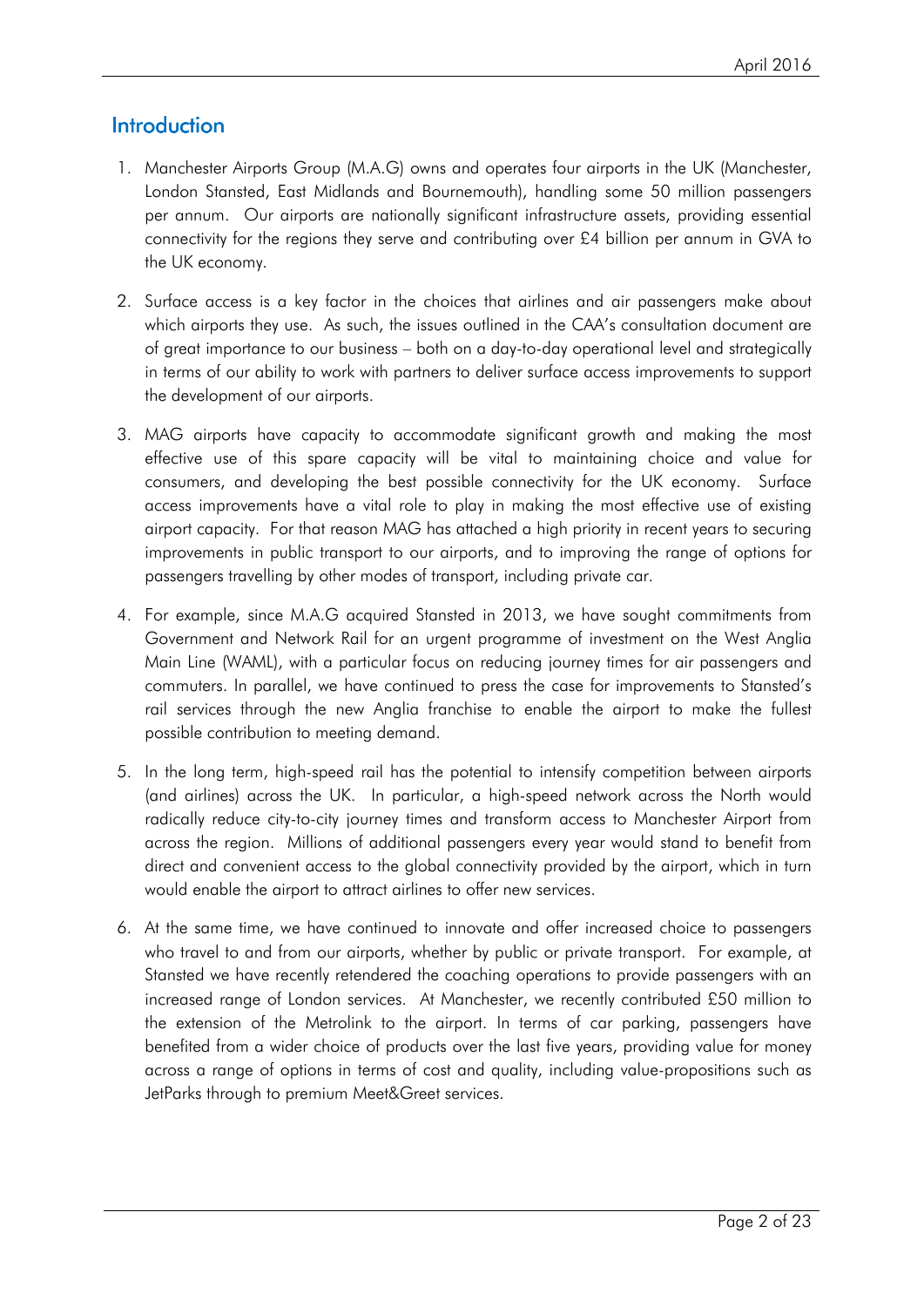### Our response

- 7. We welcome the opportunity to comment on the CAA's initial conclusions from its review of on issues affecting passengers' access to UK airports. Our response is organised as follows:
	- a. general comments on the key issues raised by the consultation document; and
	- b. responses to the CAA's specific questions about surface access at each airport.
- 8. The consultation document also contains a number of general questions for consultees about surface access to airports, and we have endeavoured to answer these as part of our overall response.
- 9. The consultation document contains a number of references to surface access issues at MAG airports. We have not responded in detail to each of these issues because in many cases the CAA does not set out an initial conclusions on the matters discussed. We would be happy to provide further information on these issues if it would assist the CAA during the remainder of the review.

# Key issues raised by the consultation document

### The CAA's review of surface access should include rail services to airports

- 10. In a competitive market, airports with fast, regular and reliable rail services will have a distinct advantage over airports with slow, irregular and unreliable services. It follows that if passengers and airlines are dissatisfied with the level of rail service at a particular airport, they will tend to express this by switching their custom to a rival airport that offers the services they want. As such, the development and operation of the rail network has a significant impact on the competitiveness of different airports.
- 11. Airports depend exclusively on Network Rail to provide the rail infrastructure they need to compete effectively with other airports to attract passengers and airlines. In this respect, Network Rail is a key supplier to many UK airports. However, unlike the relationships airports have with other key suppliers, they are generally unable to contract directly with Network Rail to procure a particular level of service.
- 12. Instead, Network Rail's funding constraints require it to strike a balance between the needs of different users across the entire network and make difficult trade-offs between the level of service it provides to different customers. This approach has led to some significant gaps between the outputs Network Rail can deliver and the needs of its different customers.
- 13. Over the years, these compromises and trade-offs have had a profound impact on the competitive position of different airports. For example, the service improvements enabled by the Thameslink programme will enhance the competitive positions of Gatwick and Luton by significantly improving their access to central and north London markets. Likewise, Crossrail will further strengthen Heathrow's dominant position by providing improved connections between the airport and central and east London markets.
- 14. At the same time, prolonged underinvestment on the rail networks around Stansted and Manchester, in particular, has been a key factor in the marked decline in the quality of rail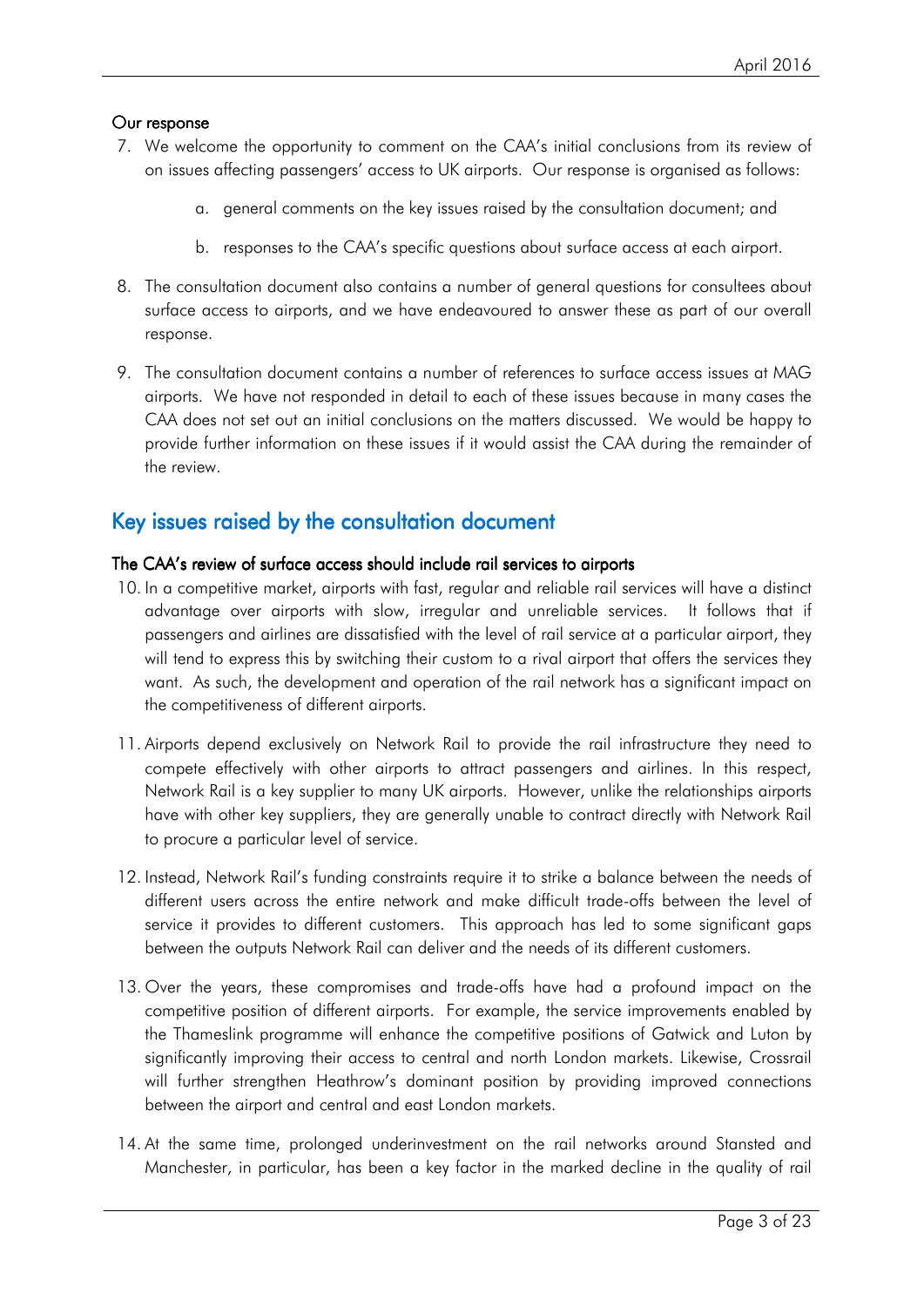services to those airports in recent decades. For example, journey times to Stansted from central London are now up to 10 minutes slower than they were a decade ago. This deterioration in service has led to the share of Stansted's passengers using rail falling from around 30% in 2005 to around 22% currently. More importantly, the deterioration in the quality of the rail service has had a negative impact on Stansted's competitive position in the London market. Network Rail's current programme of investment around Manchester, known collectively as the Northern Hub project, and the forthcoming electrification of the TransPennine line to Leeds will see some long-overdue improvements in rail services to Manchester Airport over the course of the next few years.

- 15. The CAA's stated purpose (para 1) in reviewing surface access to airports is to better understand how effectively the market is operating and serving the interests of consumers. We note the CAA's view (para 1.4) that the scope of the review focuses on the competitive conditions for road access to UK airports, and that it excludes the majority of issues concerning rail access to airports, except for the provision of information about services to consumers.
- 16. However, in our view any review by the CAA of surface access issues should also consider how well air passengers' interests are served by rail services to airports. The CAA's views on these issues would provide the Government and other stakeholders, including Network Rail, with an independent perspective on the wider economic value of rail services in enhancing competition between airports across the UK and increasing customer choice.
- 17. While we recognise that many of the issues with the rail industry are determined by wider government and regulatory policy, the CAA has an important role to play in setting out how the interests of air passengers are affected by the quality of airport rail services and the actions that should be taken to address these issues. The CAA's views on these issues would be a valuable input for Government as it reviews both its aviation policy and rail investment priorities for the next control period over the course of the next year.
- 18. Furthermore, it will be important for the CAA to take account of rail services in its market definition work and in any subsequent assessment of competition in those markets.

### Passenger information

- 19. We acknowledge the concerns of the CAA's Consumer Panel in relation to the possibility that some groups of passengers could be disadvantaged by a lack of information about the range of surface access options available to them, and the cost of those options.
- 20. In particular, we recognise the risk that customer service and product innovations that rely on access to the internet have the potential to disadvantage certain groups of customers. These innovations have brought significant benefits for consumers in recent years, and in many cases the way most passengers use our car parks has changed radically over the last five to ten years in common with other sectors of the economy. The most notable change has been significant increase in the percentage of passengers pre-booking their car parking at airports, and taking advantage of a wide variety of different products and prices.
- 21. As our response to the CAA's specific questions to airports make clear, MAG endeavours to provide passengers with clear and accessible information about their travel options, including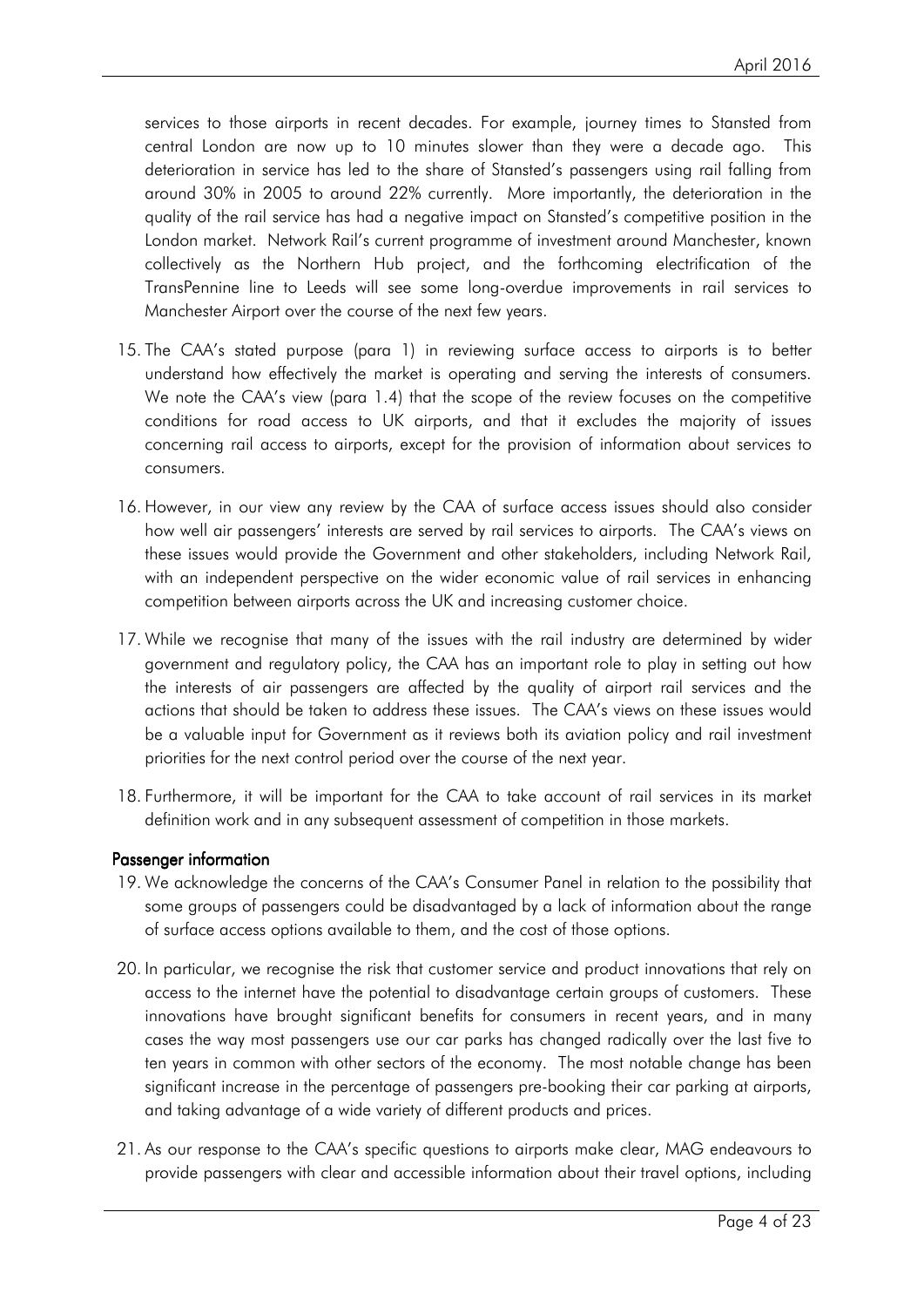through its website, telephone helplines and at the airport with information kiosks and ticket desks. Passengers without internet access can pre-book car parking a MAG airports over the phone at the same rates as those available on the MAG website and through distributors.

### The CAA should set out a clear framework for defining upstream and downstream markets

- 22. The consultation document raises the important issue of how the CAA should approach the task of defining upstream and downstream markets for surface access. These issues will be central to how the CAA or other competition bodies consider the issue of dominance, and the related issues of abuse of dominance and adverse effects on competition.
- 23. The document suggests that one approach to defining the market would be based on a view that passengers will largely choose airports according to the flights available and the relative distances between the different airports. It is further suggested that this might enable airports to raise prices to passengers and surface access providers above competitive levels, even though the airport might not have a dominant position in relation to aeronautical services.
- 24. The document goes on to suggest that an airport's presence in both upstream and downstream markets means that it would be able to have substantial influence on the downstream market by controlling the upstream market. It is further suggested that airports could exert such influence by tendering access to facilities to a limited number of providers, and excluding other providers from the market.
- 25. The document also highlights that certain airports have in the past been deemed to hold a dominant position in the upstream market because of their control of particular facilities that are assessed to be needed to operate services from the airport. The consultation document then goes on to outline an alternative approach to defining markets, based on the extent to which an airport faces competition.
- 26. In setting out the different 'competing' alternatives in this way, the consultation document appears to suggest that the CAA believes it needs to make a fundamental choice between the different approaches to market definition. In our view, the outcome of a market definition exercise should be determined only after a thorough examination of the relevant empirical evidence relating to the competitive environment in which an airport operates.
- 27. One key issue for competition bodies is to define the precise scope of the relevant upstream market in which an airport operates when it provides access to its facilities and infrastructure. The consultation document suggests that in many cases there will be a single upstream market, such as a coach station, in which the airport enjoys a 100% share on account of its supposed control of the facilities and infrastructure. For this to be the case, it would be necessary to show that the airport is not subject to any effective competitive constraints in its operation of these assets.
- 28. If the airport is subject to such constraints then the definition of the upstream market would have to be expanded to include the relevant competitive constraints, and the respective market shares would need to be reassessed and dispersed between the airport and those undertakings providing the constraints.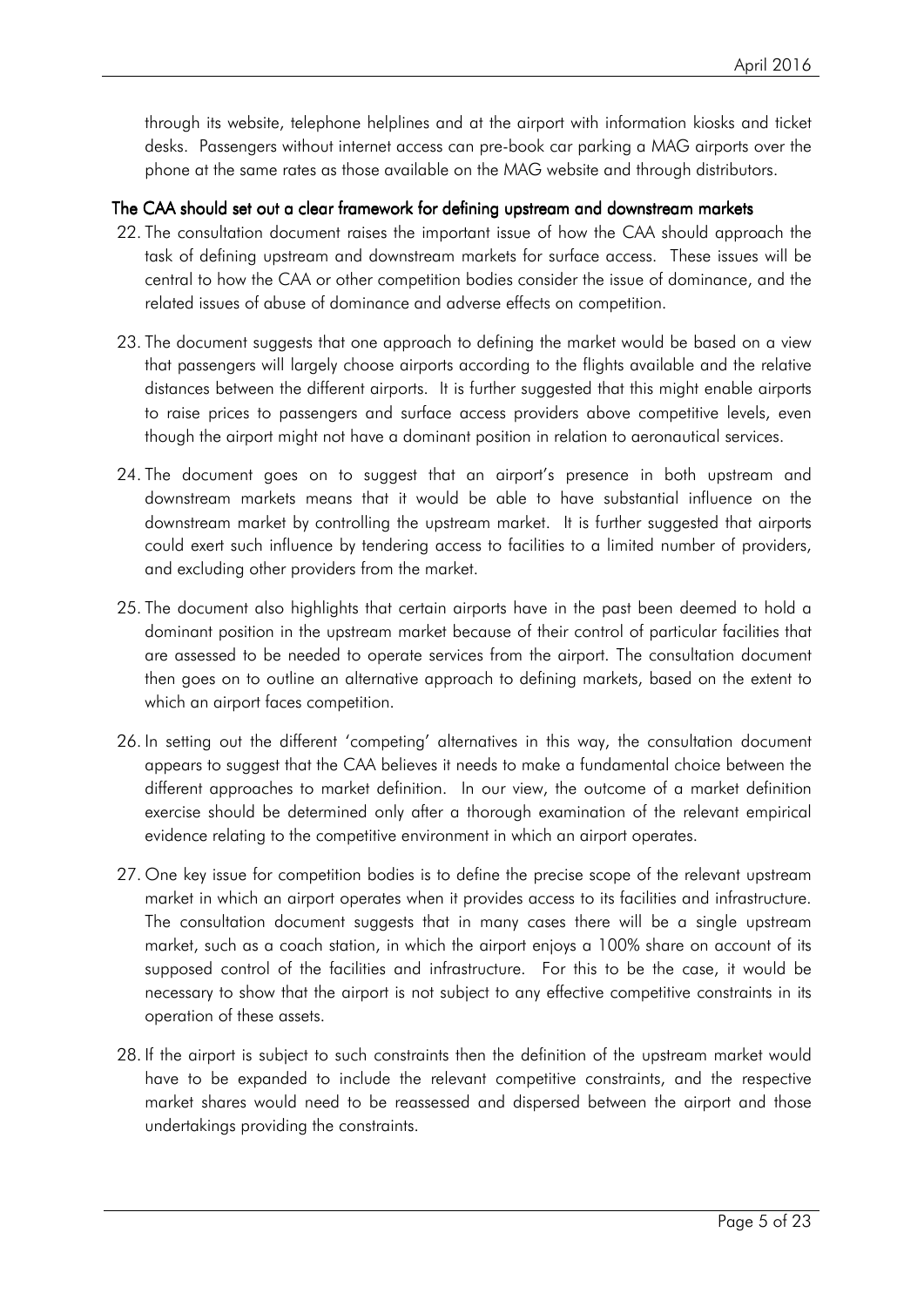- 29. The majority of airports in the UK are subject to relevant, effective competitive constraints by virtue of the fact that they operate in commercial environments in which they compete with other airports for the custom of airlines, passengers, surface access operators and providers of other retail and commercial activities. In particular airports are constrained by the countervailing buyer power exercised by airlines and transport operators using airport facilities, as well as the threat of passenger switching between airports.
- 30. As the consultation document identifies, passengers' decisions as to which airport to use include the speed and convenience of travel to the airports in question, the price of surface travel options, previous experience of different airports, the destinations available and the frequency of services. The consultation document suggests that it could be argued that passengers generally take less notice of charges levied by airports on access, and that this might enable airports to raise charges above competitive levels. This view incorrectly ignores the potential response of surface access providers who may either reduce services from the airport altogether.
- 31. As the consultation document sets out, the CAA's recent research shows that passengers generally have a high level of awareness of their options for travelling to airports, with more than 90% of passengers considering these before their day of travel, and around half considering these options before booking their air travel. The research also shows that passengers accumulate knowledge and awareness of their options as they take more flights from particular airports. These informed passengers will provide a strong degree of protection to passengers that are less well informed about their travel options.
- 32. These factors, individually and collectively, act as competitive constraints on airports and are relevant to the decisions airport take about granting access to infrastructure and facilities. As such, the task of defining the relevant upstream market should take into account these competitive constraints. For this reason, there may be many situations where the relevant upstream market is broad enough to include the provision of facilities not only at the airport itself, but also the other airports that are competing with it.
- 33. If that is the case, it follows that the relevant downstream market should also include not only the onward transport services from the airport in question, but also the relevant onward transport services from competing airports that are included in the relevant upstream market.
- 34. Only where an airport has a dominant position in the relevant upstream market could it have the scope to exercise sufficient market power to distort competition in the relevant downstream market or act independently of its customers. However, even then there should be no presumption about whether a position of dominance has an adverse effect on competition given that it may well have no material impact on consumers and, of course, the airport may not behave in an abusive manner notwithstanding that it has enough market power to enable that.
- 35. The conclusions on market structure set out in the consultation document suggest that there is a connection between planning restrictions and the likelihood of an airport holding a dominant position. For the reasons outlined above, conclusions on this issue can only be drawn once the CAA has a clear understanding of the competitive constraints on the airport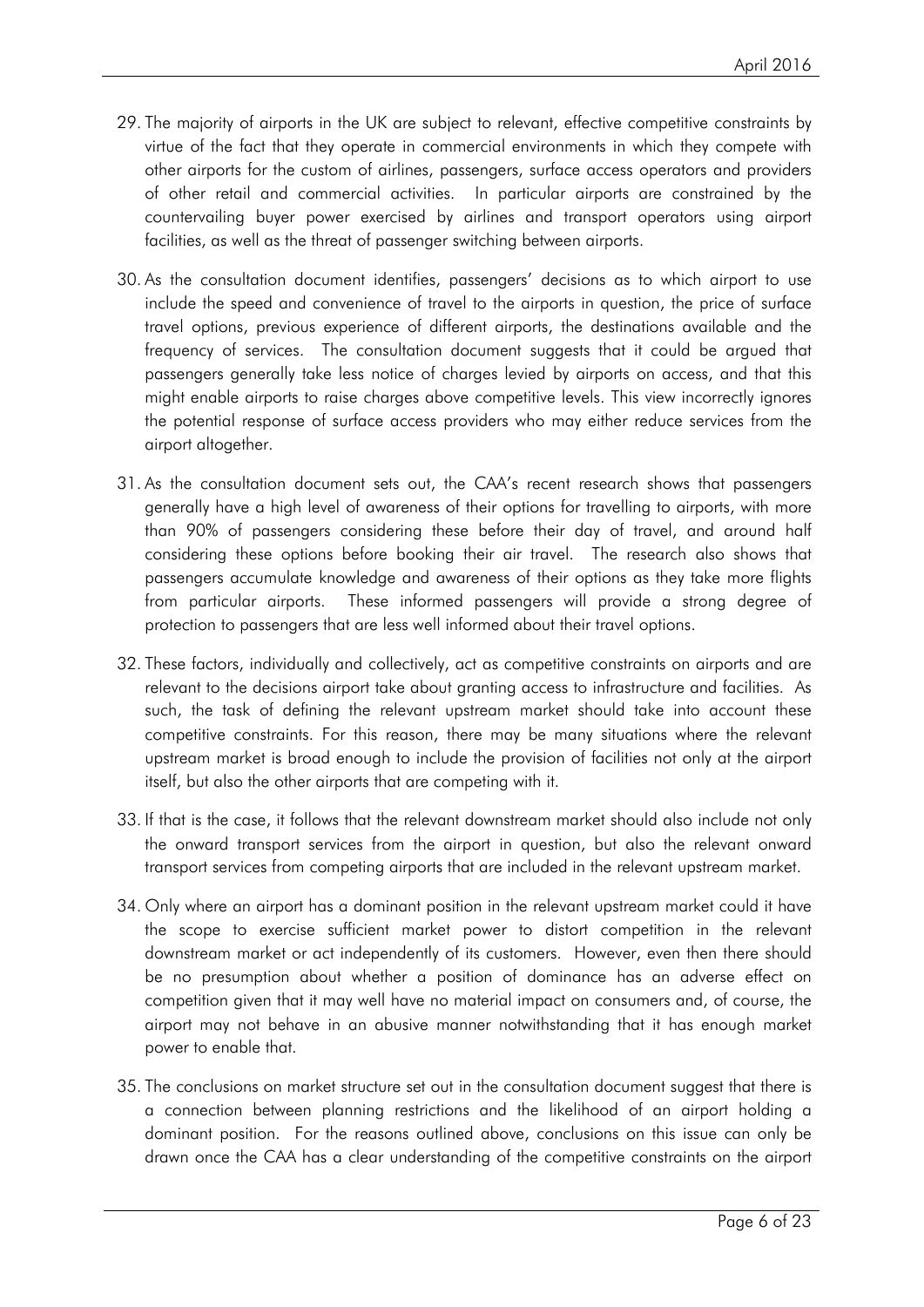and the nature of the upstream market. In many circumstances where there is effective competition, the upstream market will be sufficiently wide to mean that an airport does not a have a dominant position.

# Responses to the CAA's specific questions

36. Our responses to the CAA's request for airports to provide specific information on surface access options are set out in Annex 1.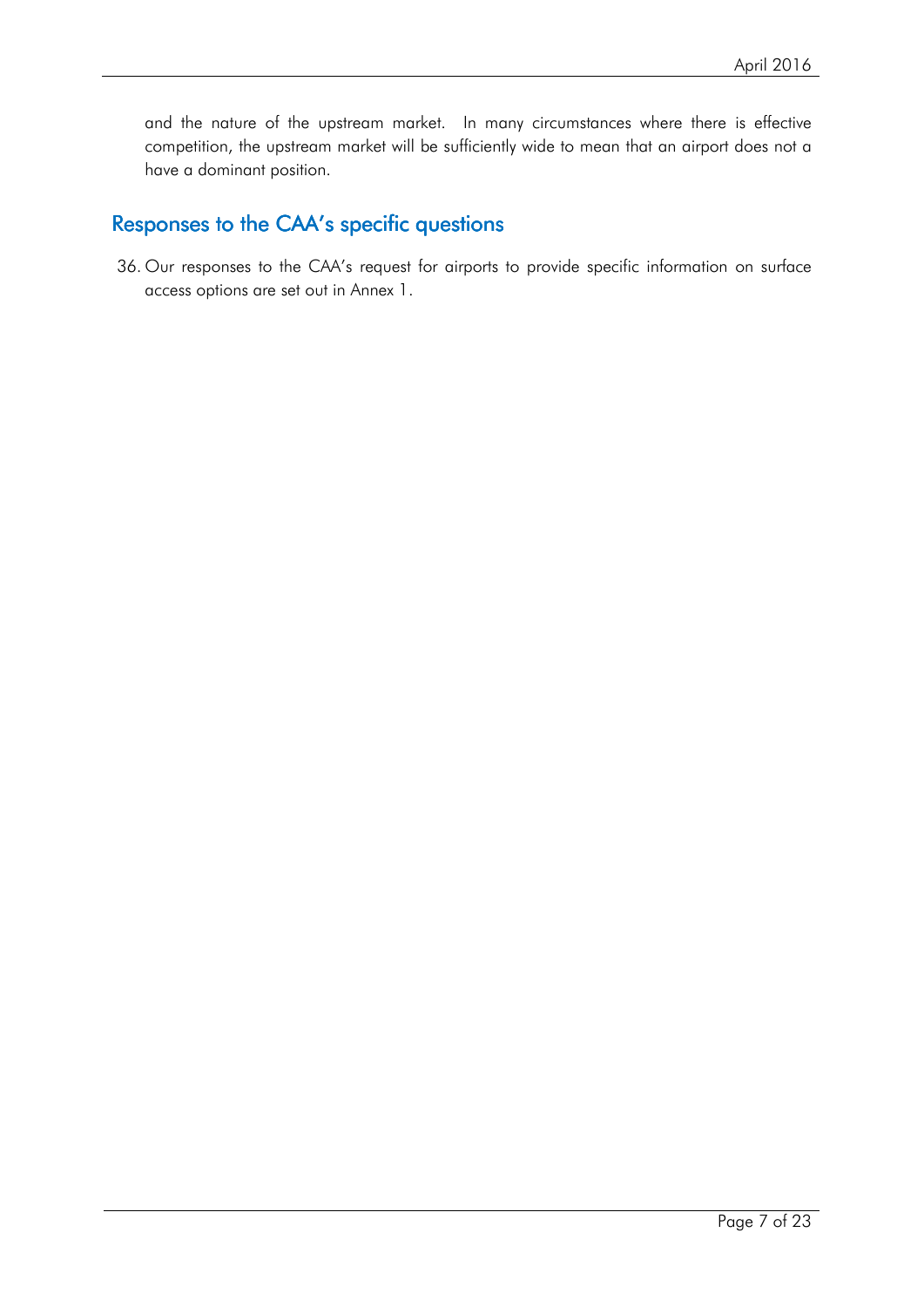# Annex1

# Question 1

Which surface access facilities from the airport's portfolio of assets are made available?

### Manchester Airport (MAN)

MAN provides and makes available the following surface access facilities from its portfolio of assets:

- Heavy and light rail station (Network Rail and Metrolink)
- Bus and coach station
- Hackney and private hire taxi rank at each terminal
- Car Rental Village
- Terminal forecourts for drop-off, pick up, taxis, coach & off-airport transfers
- Short Stay car park for drop-off, pick up, taxis & off-airport transfers
- Long stay car park with free courtesy bus
- Low cost Park & Ride car park (JetParks) with free courtesy bus
- Valet Parking services
- Cycle path network and facilities for locking bikes

### London Stansted Airport (STN)

STN provides and makes available the following surface access facilities from its portfolio of assets:

- Heavy rail station
- Bus and coach station
- Private hire taxi rank at terminal
- Car Rental Village with free courtesy bus
- Terminal forecourt for drop-off, pick up, taxis, coach & off-airport transfers
- Short Stay car park for drop-off, pick up, taxis & off-airport transfers
- Long Stay car park with free courtesy bus
- Mid Stay car park with free courtesy bus
- Low cost Park & Ride (JetParks) car park with free courtesy bus
- Valet Parking services
- Cycle path network and facilities for locking bikes

### East Midlands Airport (EMA)

EMA provides and makes available the following surface access facilities from its portfolio of assets:

• Bus and coach bus stops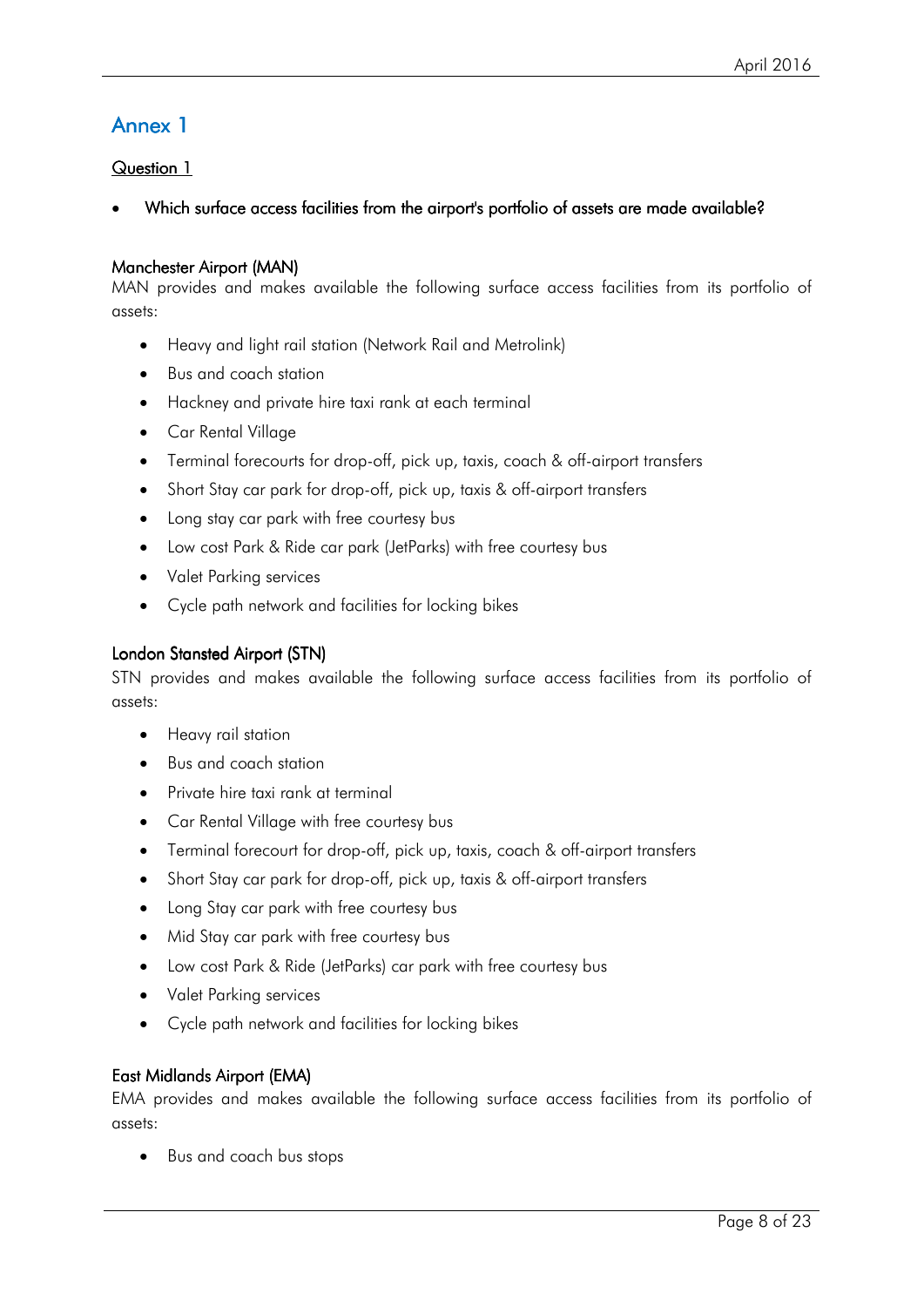- Private hire taxi rank at terminal
- EMA Parkway rail station (airport concession taxi operator provides transfers)
- Car Rental Village
- Drop-off forecourts for drop-off, pick up, taxis, coach & off-airport transfers
- Short Stay car park for drop-off, pick up, taxis & off-airport transfers
- Long Stay car park with free courtesy bus
- Low cost Park & Ride (JetParks) car park with free courtesy bus
- Valet Parking services
- Cycle path network and facilities for locking bikes

### Bournemouth Airport (BOH)

BOH provides and makes available the following surface access facilities from its portfolio of assets:

- Bus & coach bus stops
- Private hire taxi rank at terminal
- Car Rental facilities
- Terminal forecourt accommodating drop-off, pick up, taxis, coach & off-airport transfers
- Short Stay car park accommodating drop-off, pick up, taxis & off-airport transfers
- Long Stay car park (terminal adjacent therefore no bus required)
- Cycle path network and facilities for locking bikes

### What is MAG's attitude to the development of facilities outside the airport perimeter?

MAG recognises that off-airport operators have a role to play in helping to meet the needs of passengers, subject to those operators complying with relevant planning requirements and health and safety regulations.

MAG also recognises that its airports have a responsibility to facilitate the operation of competing operators, and to treat them reasonably and fairly in the way that they are provided with access to airport facilities.

The consultation document makes reference (para 3.26) to the fact there is limited off-airport car parking capacity at Stansted. The CAA will be aware from successive regulatory reviews that this situation is the product of the land-use policies adopted by the local planning authority and successive planning inspectors to control the phased development of the airport over the last 25 years. These planning policies have been expressly designed to help mitigate the impacts of the airport's growth on the predominantly rural surrounding areas.

In this instance, the planning policy has sought to contain the impacts of airport-related parking to the areas immediately adjacent to the airport to prevent wider development in surrounding rural areas. As such, the local planning authority has been concerned to ensure that sufficient land is identified 'on airport' to meet the likely needs of passengers as the airport grows.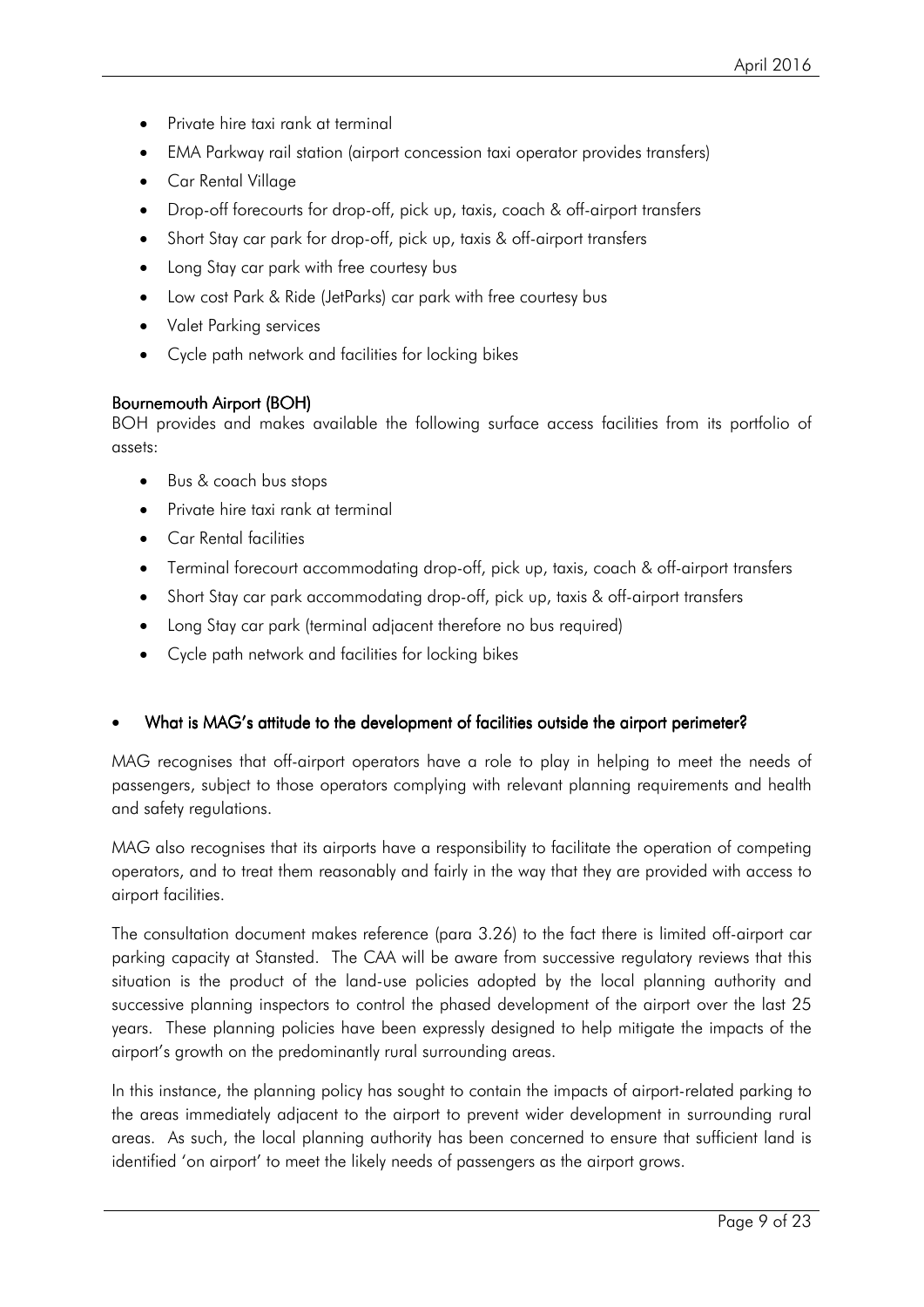This approach has allowed the local planning authority, and other surrounding authorities, to refuse planning applications for new airport-related car parks on the basis that they are not consistent with planning policy, and/or there is no demonstrable need for the off-airport development on the grounds that land-use provision has already been made at the airport for these facilities.

Stansted has worked closely with local planning authorities to adhere to this planning policy, mindful of the importance of meeting its legal obligations and complying (and being seen to comply) with relevant planning conditions.

Related to this the independent Stansted Surface Access Forum has supported local planning authorities taking action against unlawful off airport parking operators. This is part of the Forum's approach to an integrated transport strategy for the airport.

Similarly, the airport takes seriously the issue of fly-parking in the villages close to Stansted, and has sought to agree an approach with local stakeholders to addressing this source of nuisance for communities around the airport.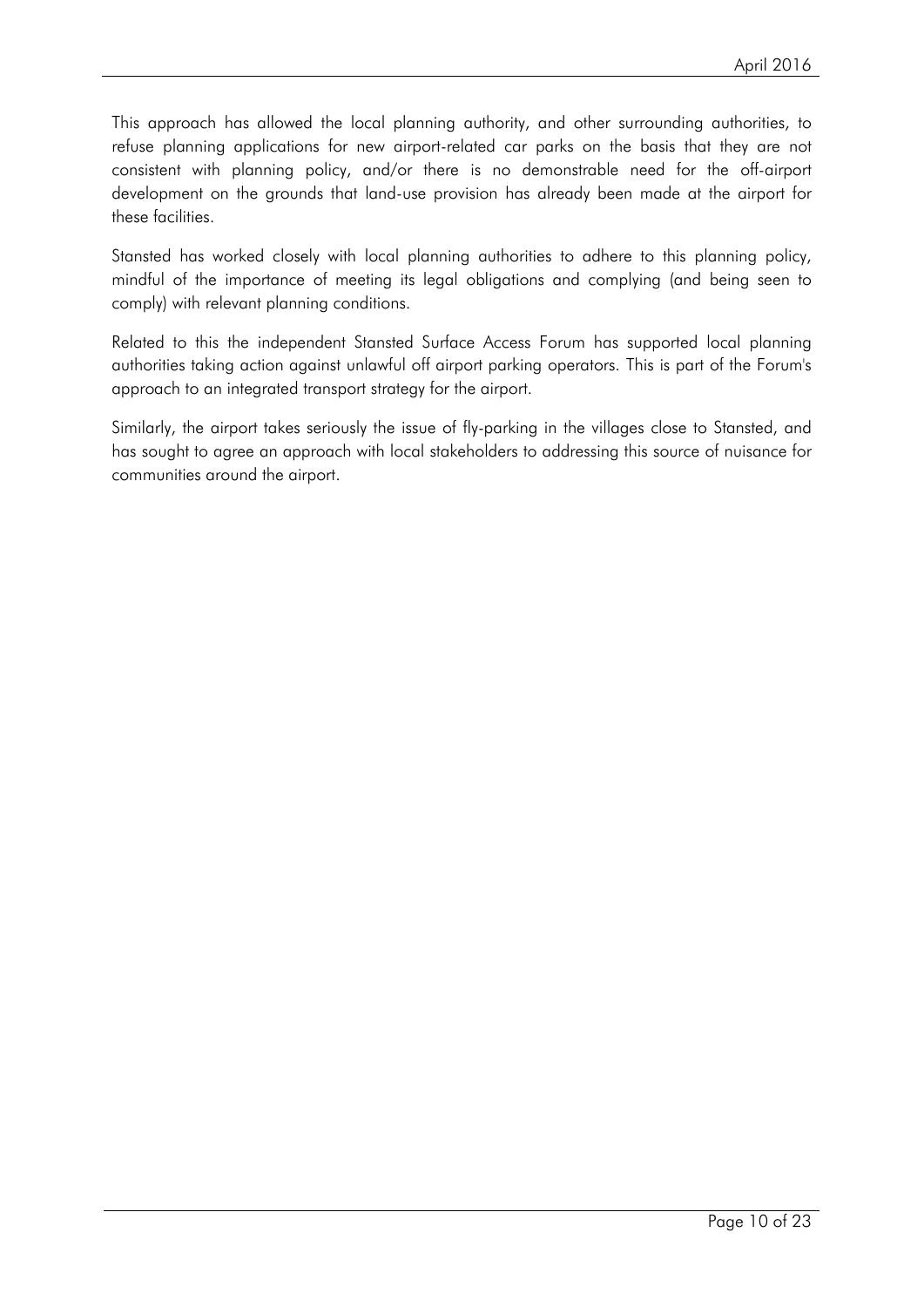# How they make available facilities that can be used by surface access operators and an explanation of any restrictions to the range of operators or the type of services that can be operated at the airport

Where applicable, our airports provide off-airport parking operators and taxi companies with access to terminal forecourts to enable them to drop-off and pick-up passengers, and offer valet parking / meet and greet services. We also provide off-airport operators with access to car parks where this is required to support their operations.

Off-airport valet parking and meet and greet operators can use the airport facilities and enter the terminal building to meet customers provided that they park the vehicles in a short-stay car park.

Where charges apply for the use of these facilities, these are levied at the standard prevailing rate for all users, and no additional restrictions are applied to their usage of these facilities.

In certain cases, such as the express set down area at Stansted, commercial operators are exempted from some of the restrictions imposed on private vehicles and taxis, for example the prohibition on re-entry within 30 minutes of leaving the area. These have been agreed locally to enable off-airport car parking companies to use the forecourt to operate meet and greet services and offer other off-car parking products to passengers.

MAG also cooperates with some off-airport operators to provide a credit facility so that operators can access car parks and drop-off areas without the need to carry cash for individual transactions.

MAG does not use terminal forecourts to operate its own-brand Meet&Greet car parking products.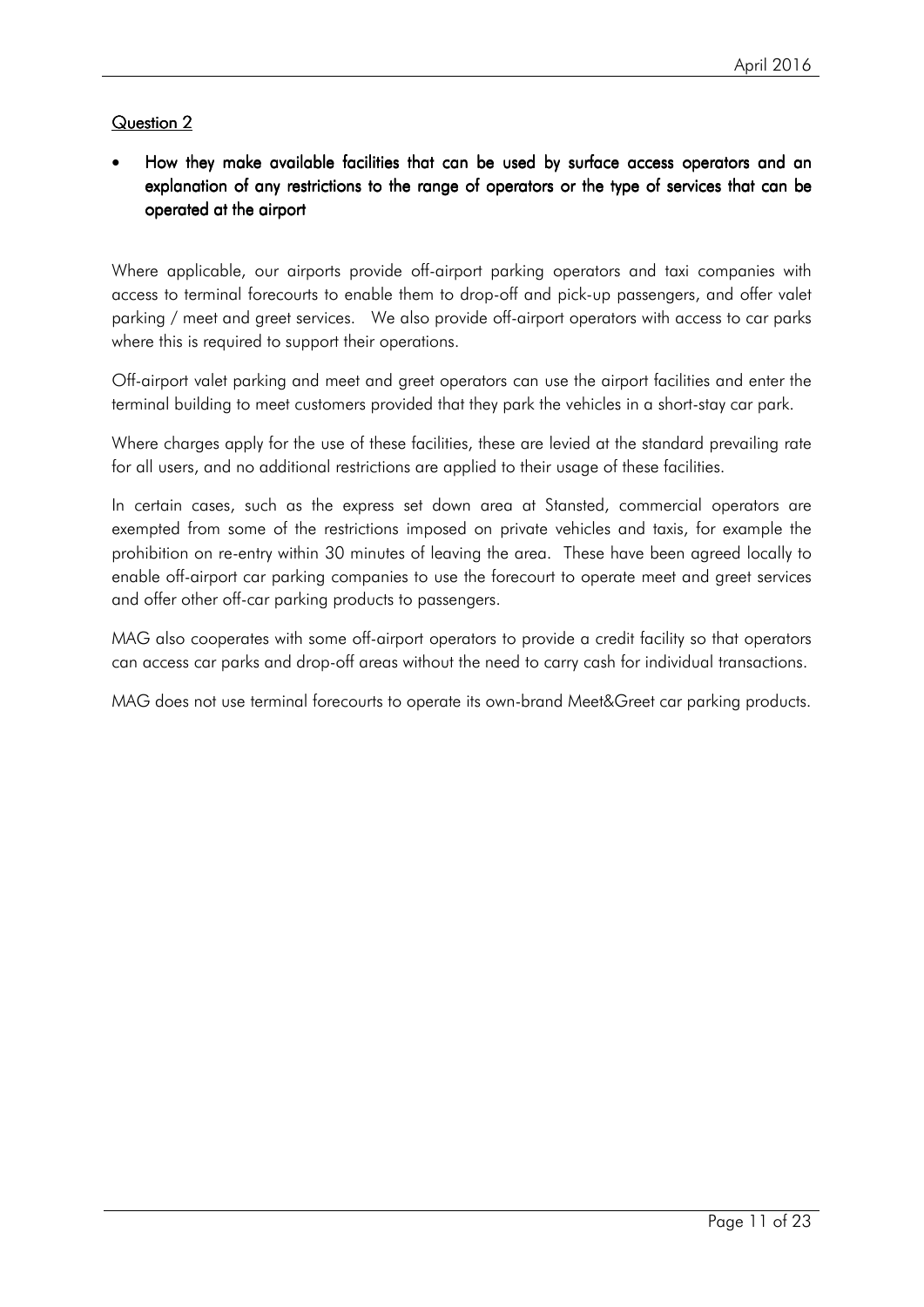How airport operators derive charges for the use of facilities by surface access providers and to explain whether and how these charges relate to costs or any other relevant factors. In particular, airports should explain if these lead to differentiation between providers of surface access products or between segments of consumers. Particular attention should be provided to areas where airport operators themselves compete with independent surface access operators.

### MAN

| Facility                                 | Charge                                                                                                                                                                                                                                                    |
|------------------------------------------|-----------------------------------------------------------------------------------------------------------------------------------------------------------------------------------------------------------------------------------------------------------|
| Heavy and light rail station             | • No charge                                                                                                                                                                                                                                               |
| Bus and coach station                    | • No charge                                                                                                                                                                                                                                               |
| Hackney cabs and private hire taxi ranks | · Hackney cabs are charged £1.60 per journey.<br>These charges have remained the same for 10<br>years. The Airport Taxi Association would be<br>consulted on any change.<br>· Private hire taxi operator appointed following<br>commercial tender process |
| Car Rental Village                       | · Operators participate in commercial tender<br>processes for car hire facilities, and pay fees as a<br>proportion of revenues                                                                                                                            |
| Terminal forecourt                       | • No charge                                                                                                                                                                                                                                               |
| Short Stay car park                      | • Off-airport operators pay standard charges for the<br>use of short stay car parks, and are subject to<br>standard terms and conditions                                                                                                                  |
| Motor-cycle parking                      | $\bullet$ No charge                                                                                                                                                                                                                                       |

#### STN

| Facility               | Charge                                                                                                                                                                                                                                                                                                                                                                                                                                                         |
|------------------------|----------------------------------------------------------------------------------------------------------------------------------------------------------------------------------------------------------------------------------------------------------------------------------------------------------------------------------------------------------------------------------------------------------------------------------------------------------------|
| Heavy rail station     | • No charge                                                                                                                                                                                                                                                                                                                                                                                                                                                    |
| Bus and coach station  | · Scheduled coach operators appointed following<br>an open commercial tender process<br>• Charter coaches and hotel courtesy buses pay<br>£10 per departure. Charges levied to ensure<br>users contribute to infrastructure/facilities costs<br>• Dropping off groups of passengers is free of<br>charge for all operators; departure fees only apply<br>when picking up passengers<br>• There is no charge for local buses using the bus<br>and coach station |
| Private hire taxi rank | • Private hire taxi operator appointed following a<br>commercial tender process                                                                                                                                                                                                                                                                                                                                                                                |
| Car Rental Village     | · Operators participate in commercial<br>tender<br>processes for car hire facilities, and pay fees as a<br>proportion of revenues                                                                                                                                                                                                                                                                                                                              |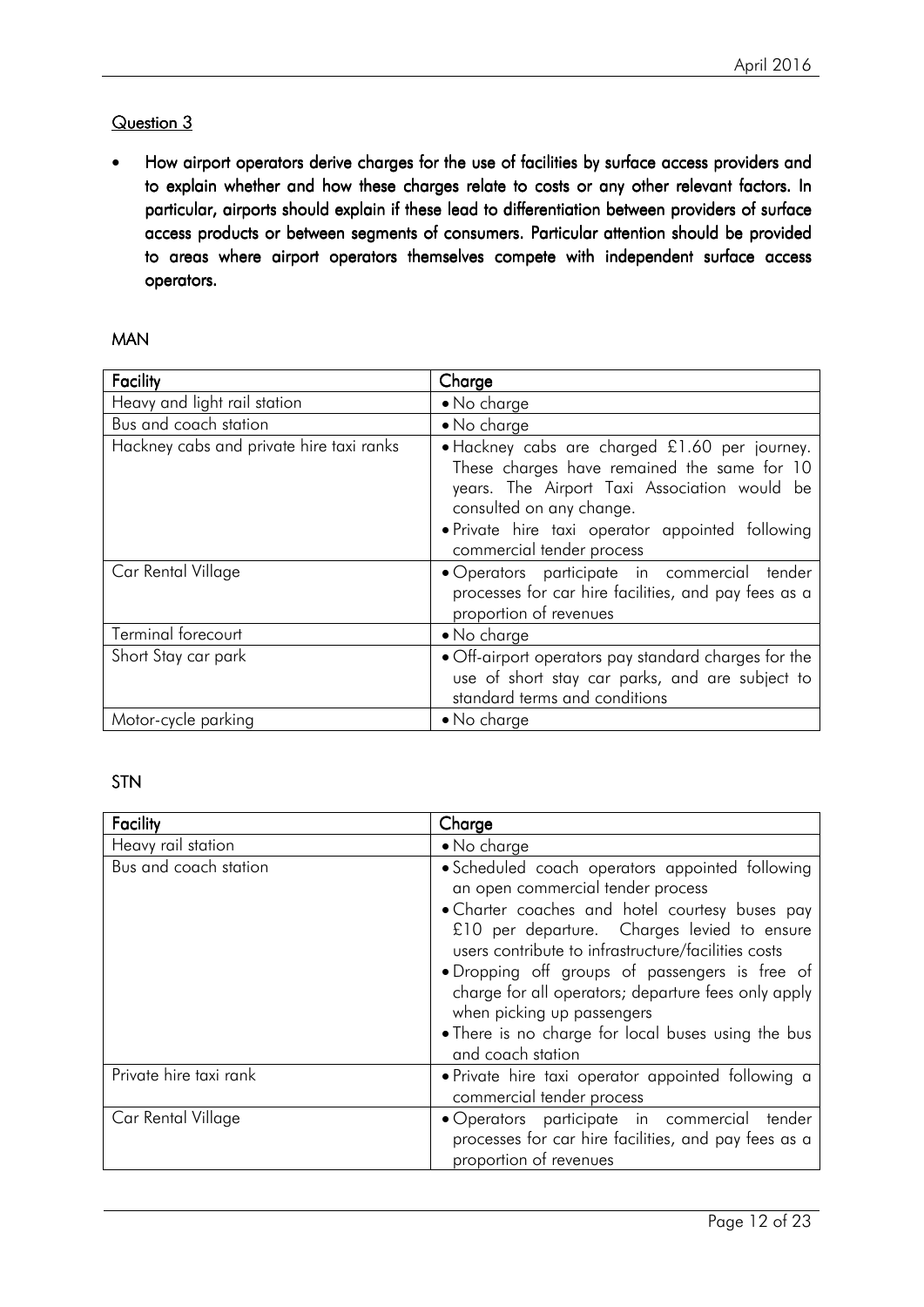| Terminal forecourt                       | • Operators pay standard prevailing rate, and no<br>additional restrictions are applied                                                                                                                               |  |  |
|------------------------------------------|-----------------------------------------------------------------------------------------------------------------------------------------------------------------------------------------------------------------------|--|--|
| Short Stay car park                      | . Off-airport operators pay standard charges for the<br>use of short stay car parks, and are subject to the<br>same terms and conditions                                                                              |  |  |
| Mid Stay car park with free courtesy bus | · Off-airport operators can use mid-stay car park<br>on the same terms as other users and are subject<br>to the same terms and conditions.<br>• Use of the coach park is free of charge to bus and<br>coach operators |  |  |

# EMA

| Facility                                                | Charge                                                                                                                                                                                            |  |  |
|---------------------------------------------------------|---------------------------------------------------------------------------------------------------------------------------------------------------------------------------------------------------|--|--|
| Bus and coach stops                                     | • No charge                                                                                                                                                                                       |  |  |
| Private hire taxi rank                                  | • Private hire taxi operator appointed following<br>commercial tender process                                                                                                                     |  |  |
| Car Rental Village                                      | · Operators participate in commercial tender<br>processes for car hire facilities, and pay fees as a<br>proportion of revenues                                                                    |  |  |
| Terminal forecourt                                      | • Operators pay standard prevailing rate, and no<br>additional restrictions are applied                                                                                                           |  |  |
| Short Stay car park                                     | • Off-airport operators pay standard charges for the<br>use of short stay car parks, and are subject to the<br>same terms and conditions                                                          |  |  |
| Low cost Park & Ride car park with free<br>courtesy bus | • Off-airport operators can use car park on the<br>same terms as other users and are subject to the<br>same terms and conditions.<br>• Coach park is free of charge to bus and coach<br>operators |  |  |

# BOH

| Facility                                                | Charge                                                                                                                                                                                            |
|---------------------------------------------------------|---------------------------------------------------------------------------------------------------------------------------------------------------------------------------------------------------|
| Bus and coach stops                                     | • No charge                                                                                                                                                                                       |
| Private hire taxi rank                                  | • Private hire taxi operator appointed following<br>commercial tender process                                                                                                                     |
| Car Rental Village                                      | · Operators participate in commercial<br>tender<br>processes for car hire facilities, and pay fees as a<br>proportion of revenues                                                                 |
| Terminal forecourt                                      | • Operators pay standard prevailing rate, and no<br>additional restrictions are applied                                                                                                           |
| Short Stay car park                                     | . Off-airport operators pay standard charges for the<br>use of short stay car parks, and are subject to the<br>same terms and conditions                                                          |
| Low cost Park & Ride car park with free<br>courtesy bus | • Off-airport operators can use car park on the<br>same terms as other users and are subject to the<br>same terms and conditions.<br>• Coach park is free of charge to bus and coach<br>operators |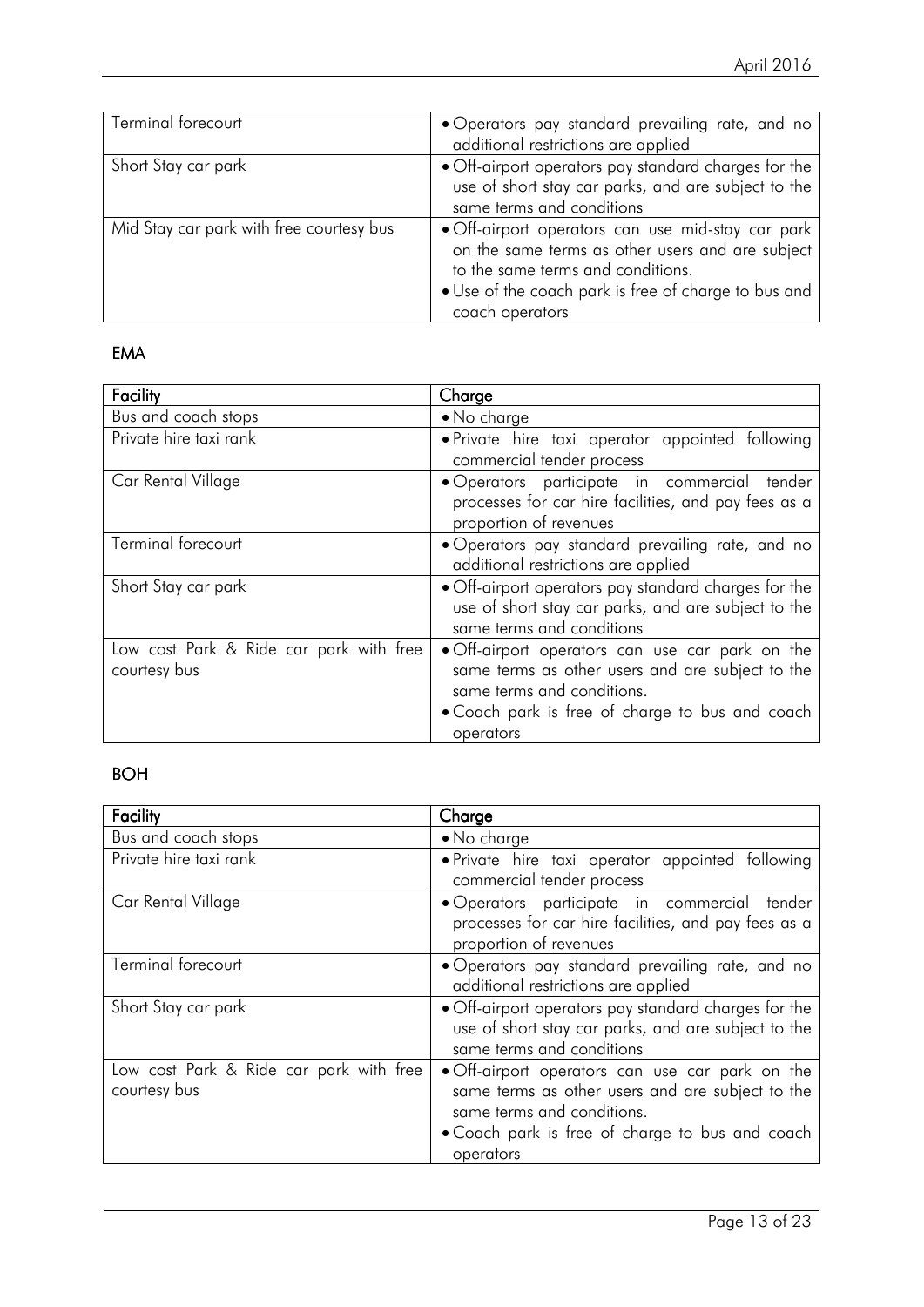How airport operators consult with users on general charging principles and structures of airport services (access to facilities at or near the forecourt) required by surface access operators and how they provide relevant information on the costs of providing such services.

Many of the surface access facilities at MAG airports are provided free of charge, as shown above. A number of the other services, including private taxis and coach services, are commercially tendered.

Where charges apply, commercial users pay standard tariffs for the use of forecourt facilities. As such, the relevant airports do not tend to consult users specifically on general charging principles and structures as these do not differ from those applied to individual users.

Any proposal to increase the per-journey fee paid to Manchester Airport by Hackney cabs would be consulted on with the Airport Taxi Association. Note the current fee has not been changed for ten years.

Prior to the commercial tender process for coach operators at Stansted, the airport consulted coach operators on any changes to coach station charges. The airport continues to charge charter coaches and hotel courtesy buses for the use of the bus and coach station. These charges have been the subject of consultation in the past, and any proposed changes to these charges in the future will be consulted on prior to implementation.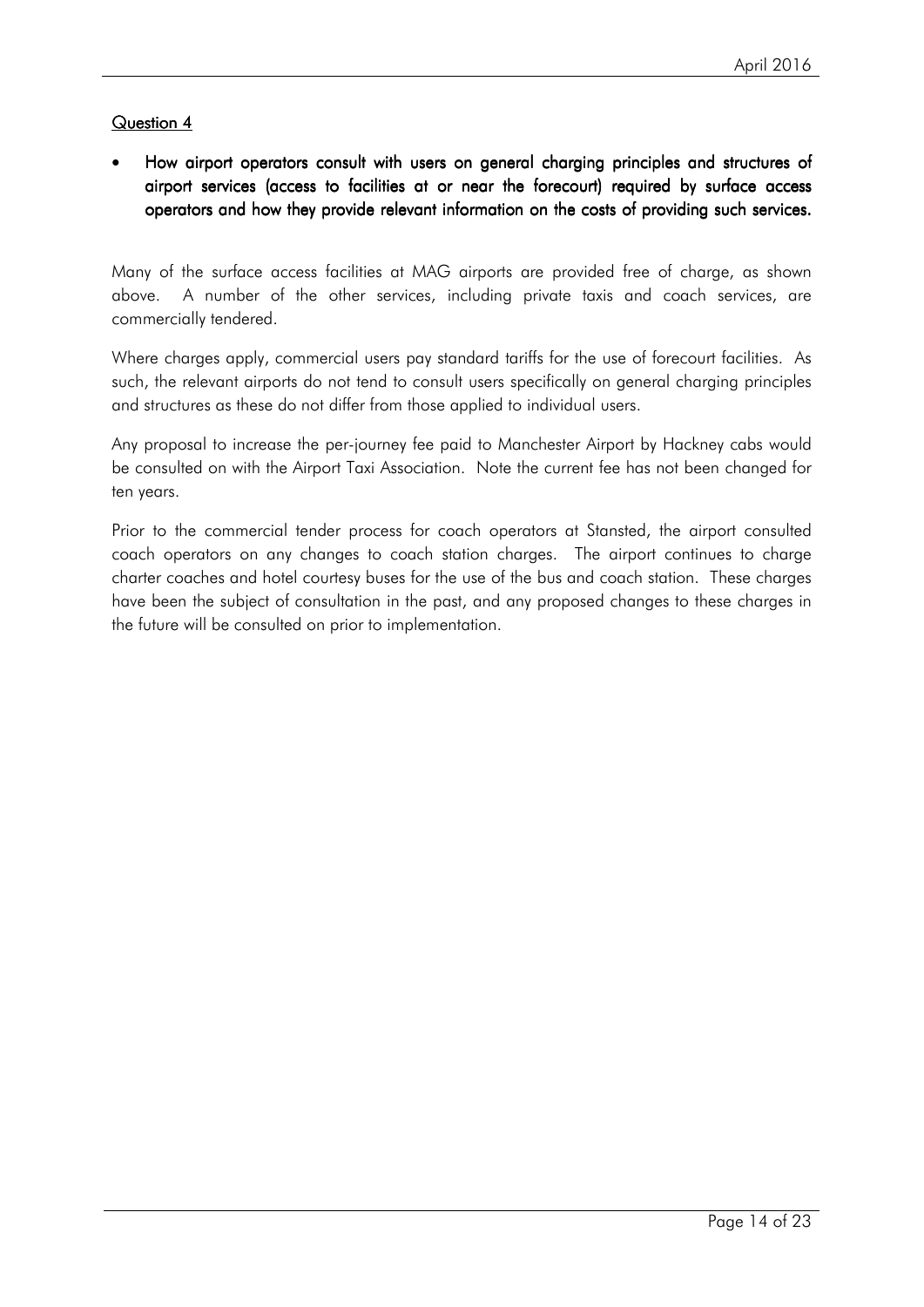# Question<sub>5</sub>

The extent of any agreements with other surface access operators and with distributors regarding the sharing of pricing information, the provision of information on costs, capacity management or any other practices and how they ensure these do not allow undue coordination among competitors

MAG engages with a range of partners to support the distribution of its car parking products. These distribution partners include:

- online parking specialists;
- airlines;
- tour operators;
- corporate companies; and
- affiliate networks.

These enterprises are engaged in an agent capacity on Sales Agency contracts with MAG. Because they are acting purely as agents to sell MAG car parking products, there is no transfer of commercial responsibility or liability to the enterprises. All of them operate as true agencies enabling the access of MAG's products to market and have no opportunity to influence MAG's cost management, pricing, capacity provision or product specification.

In particular, there is no discussion or coordination between MAG and agents on issues such as pricing and capacity utilisation. For those agents who use their own booking platform, commercial interaction is limited to MAG providing a pricing file every hour which is automatically uploaded to their systems to support their selling of the product at the relevant price. This ensures that these agents sell car parking at prices that correspond with MAG's own booking platform, and they only sell capacity when it is available to be sold.

A number of other distributors use MAG's booking platform to transact with customers. Any transactions carried out in this way use the prices on MAG's booking platform, and no capacity information is made available.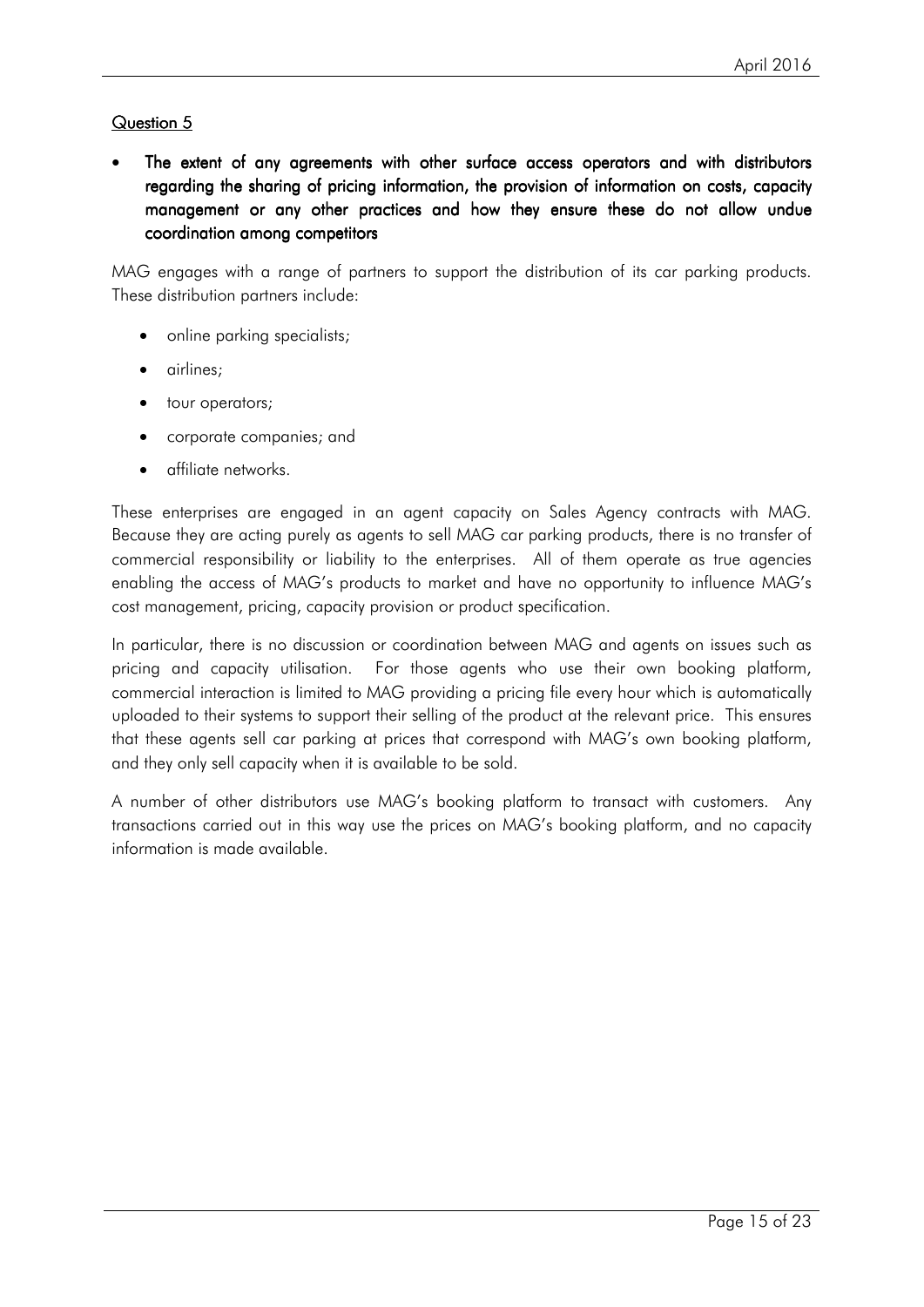Their efforts to ensure that consumers have access to information about all options to get to and from the airport at the time they need to make informed choices (both on the airport operators' websites and on onward travel kiosks) and, insofar as it is the airport operators' ability to influence, those options are presented in a neutral and transparent way

### MAG websites

MAG airports make extensive use of their respective websites to provide passengers with information about the options for getting to and from the airport.

As an example, Appendix 1 reproduces screenshots from the internet to demonstrate what a passenger would see if they entered the phrase 'getting to Manchester Airport' in a Google search enquiry, and then followed the links to explore the different options.

The results demonstrate that passengers looking for information on the internet are presented with a clear and neutral picture of their different options for getting to and from the airport. Similar search results would be generated for other MAG airports.

### Google search page

The initial Google search presents passengers with their travel options in a neutral way, and does not give a greater prominence to car parking options or other products where the airport would earn commercial revenue. In addition the search results do not place advertising for airport car parking above the information about the different travel options.

#### Manchester Airport web page

Clicking through the from the Google link to the Manchester Airport website presents a comprehensive and neutral list of travel options. The structured menu can then be used by passengers to explore the costs and other information about each of the options. There are also banner messages about traffic information and travel disruption to assist passengers with their journey planning.

#### Car parking options

Clicking through on the car parking button takes passengers through to menu page where they can enter their travel dates, before seeing a range of car parking options, prices and other information about their choices. The list of options is sorted by price, from low to high, so that passengers see their cheapest options first. The car parking page also highlights that savings are available to passengers who pre-book their car parking.

#### Other travel options

The Manchester Airport website also contains extensive information on the different travel options, including pages on coach, train, taxi and transfer, bus services, Metrolink, chauffeurs and cycling. Many of these travel options are bookable directly through the airport websites.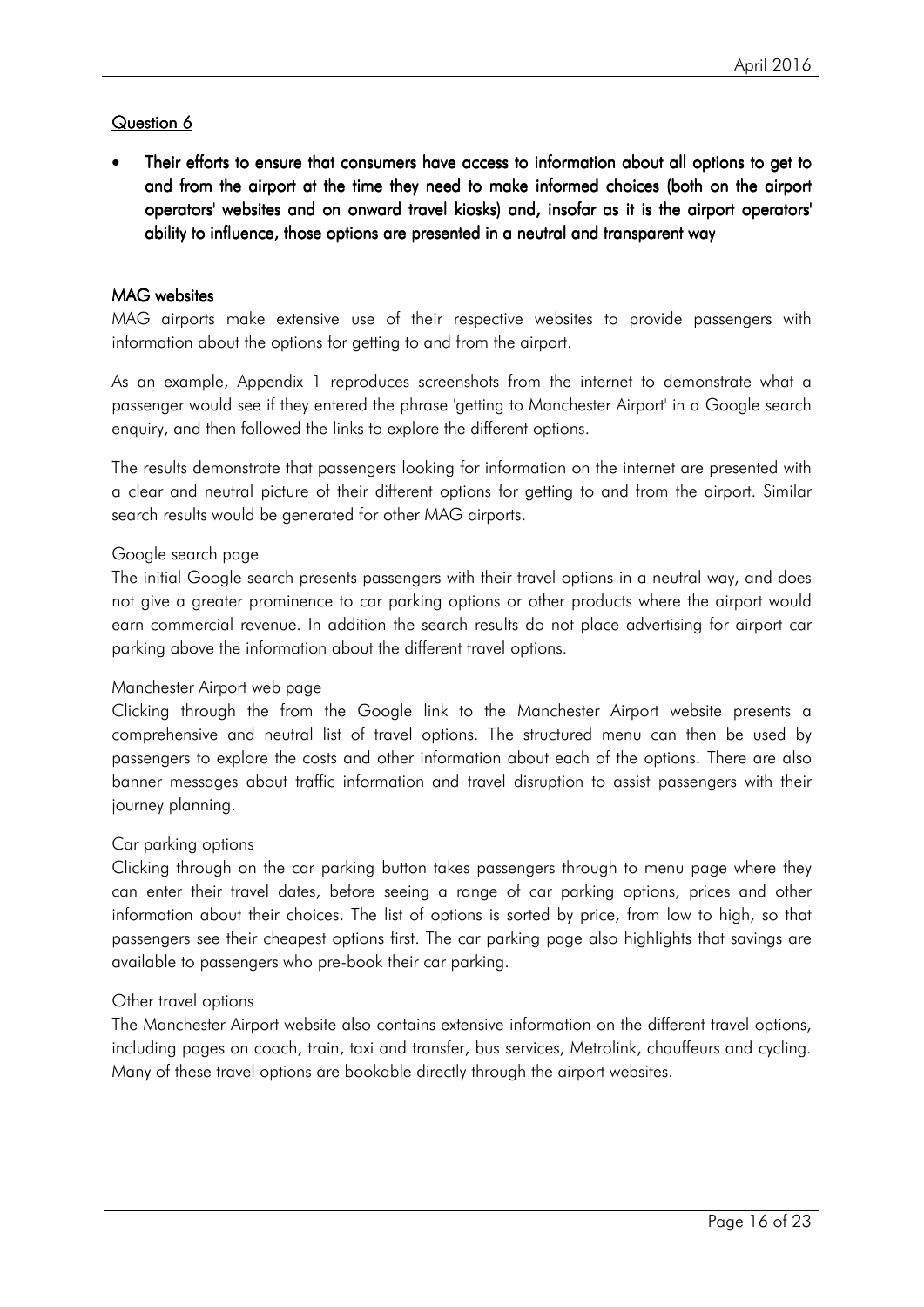### Other sources of information

The airports also offer provide support to passengers through telephone helpdesks to assist with travel enquiries. In addition, car parking at MAG airports can be booked using on the telephone booking service which offers the same range of products and prices as the website.

### At the airport

Onward travel options are provided with a strong terminal presence at all sites, with information boards and kiosks available to find our more information about all available options. For example, the majority of space in landside Arrivals Hall at Stansted is dedicated to the sale and promotion of onward travel options including bus, coach, rail, taxi and car hire.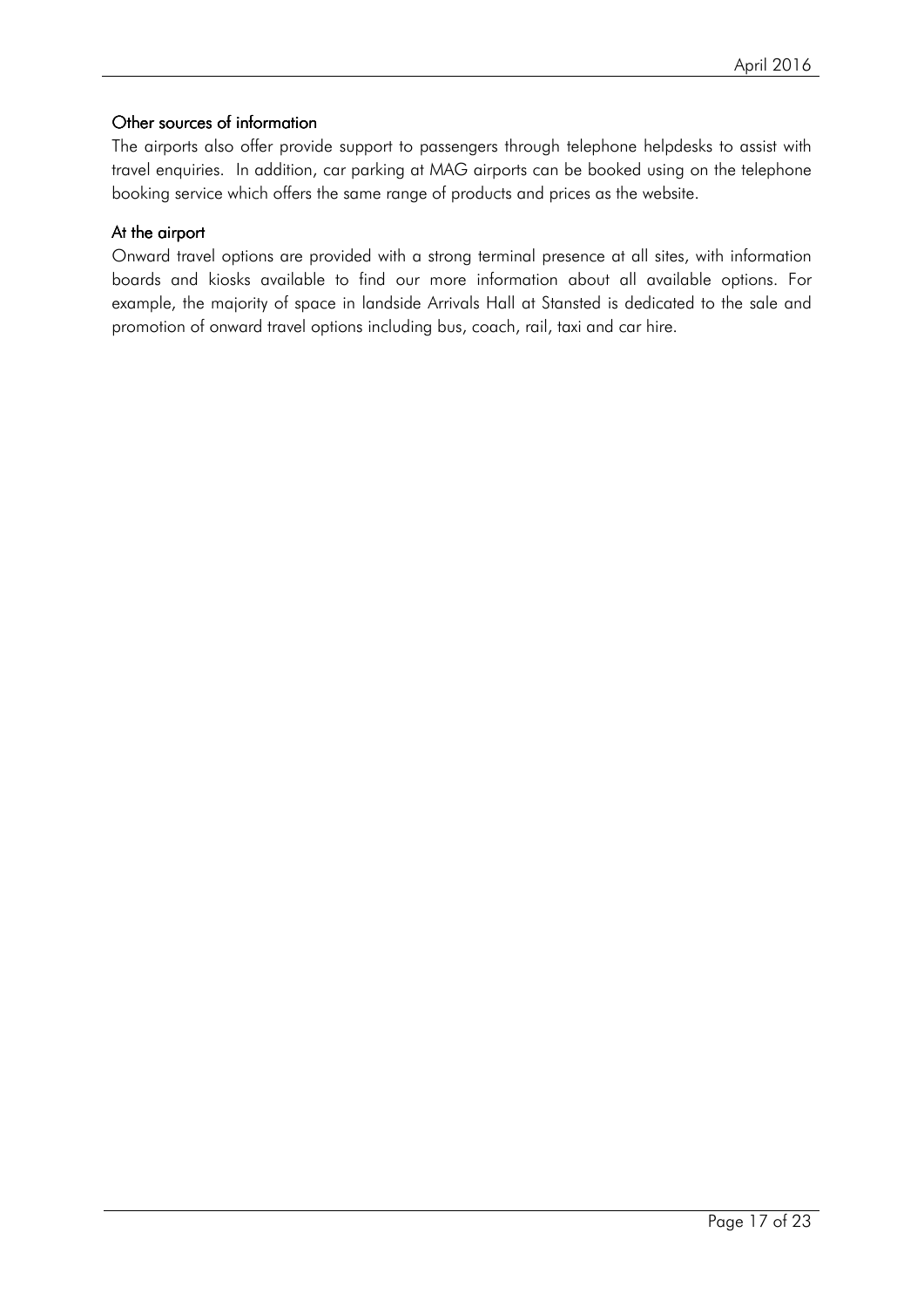Details of surface access options that are available at no charge to consumers that allow for the drop-off and pick-up of passengers.

# MAN

The terminal forecourts can be used by private vehicles and taxis free of charge for the drop-off and pick-up of passengers. Similarly, shuttle buses can access the airport without charge and buses and coaches are not charged for using the coach park. As such, all these modes of transport have access to the airport free of charge.

# **STN**

The mid-stay car park can be used by private vehicles and taxis to drop-off and pick-up passengers free of charge. The car park is a five-minute courtesy bus ride away from the terminal forecourt (buses run every 10 minutes). The first hour in the mid-stay car park is free of charge, with a £1 charge for up to two hours. Daily rates for the mid-stay car park apply after two hours.

Alternatively, the Express Set Down facility provides passengers with the ability to be dropped off on the terminal forecourt for a fee of £3 per vehicle for up to 10 minutes.

Shuttle buses can also use the mid-stay car park without charge, and buses and coaches are not charged for using the coach park, which is co-located next to the mid-stay car park.

# EMA

The JetParks car park can be used by private vehicles and taxis to drop-off and pick-up passengers free of charge. The car park is a five-minute courtesy bus ride away from the terminal forecourt. The first hour in the JetParks car park is free of charge.

Alternatively the Express Set Down facility provides passengers with the ability to be dropped off on the terminal forecourt for a fee of £1 per vehicle for up to 10 minutes.

As at Stansted, shuttle buses can access the airport without charge by using the drop-off facilities in the JetParks car park, and buses and coaches are not charged for using the coach park.

# **BOH**

The airport does not offer a 'free of charge' drop-off and pick option for passengers. The free parking period of 10 minutes was withdrawn to help support MAG's £50 million redevelopment of the airport facilities in 2007.

We note the CAA's initial views on provision of a free option for passenger drop-off/pick-up. However, this view does not take into account the specific commercial and operational context for smaller airports, particularly where the scale of the airport does not practically support the parallel provision of free and chargeable options in close proximity to one another.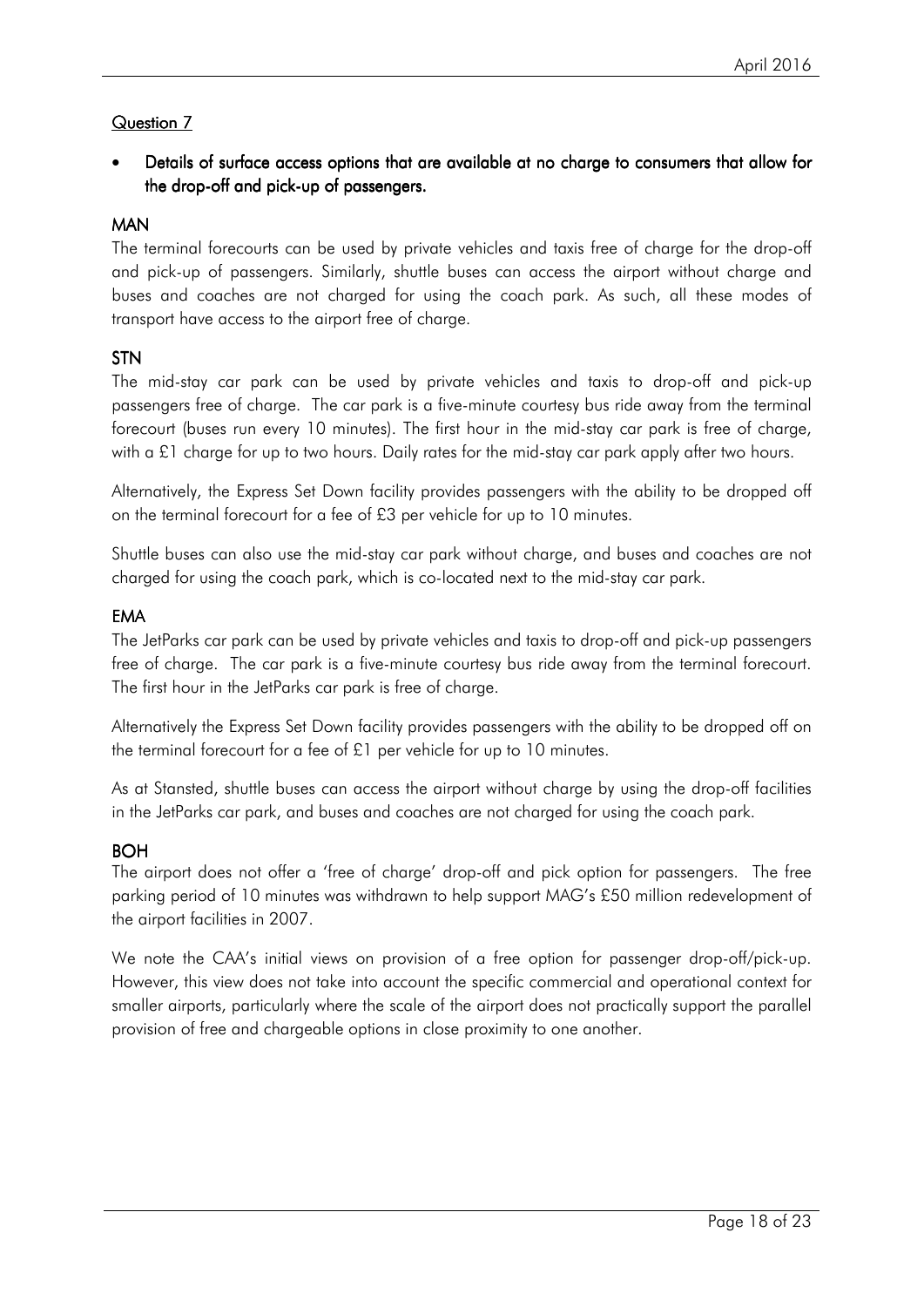# Appendix 1 – Manchester Airport website



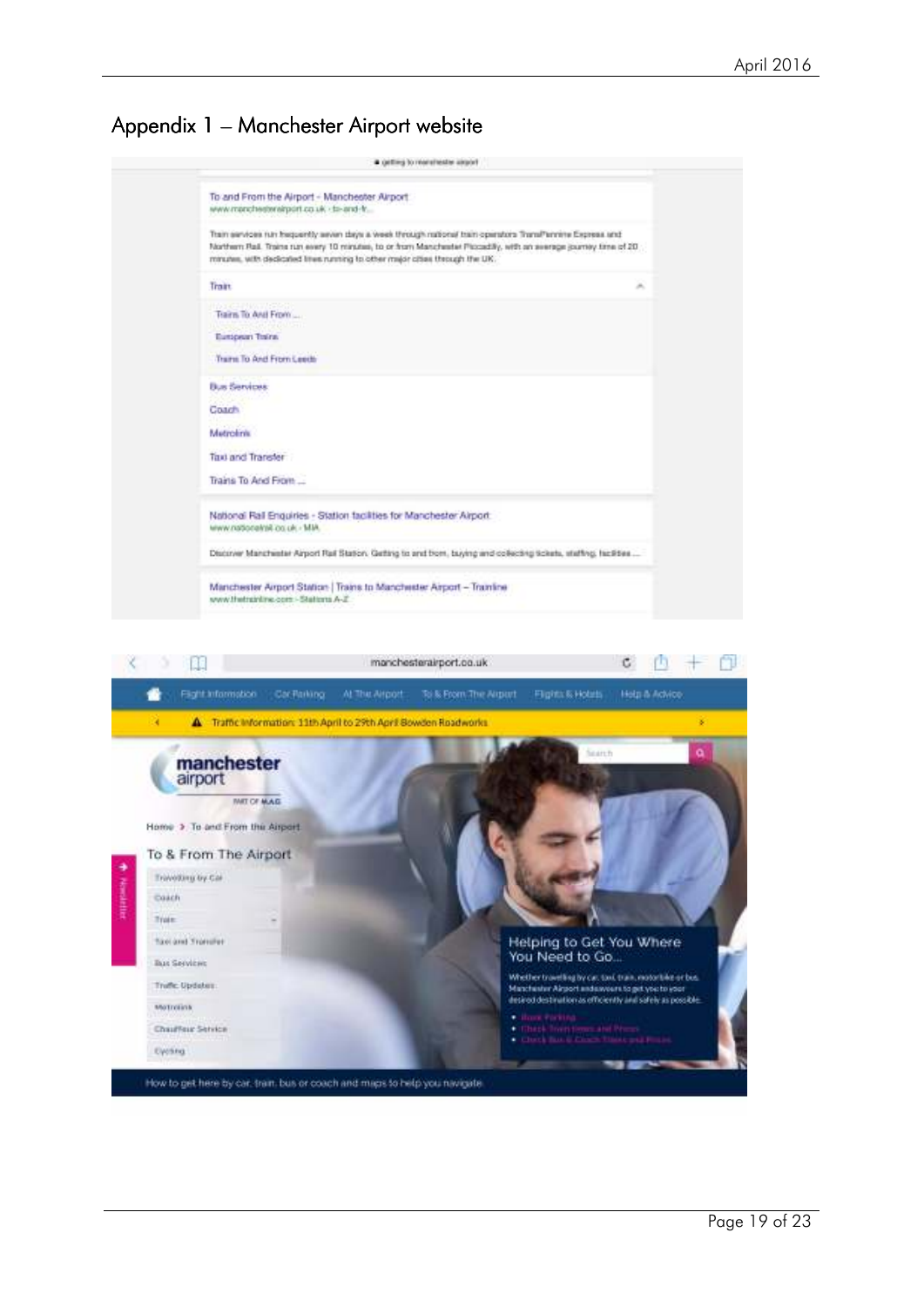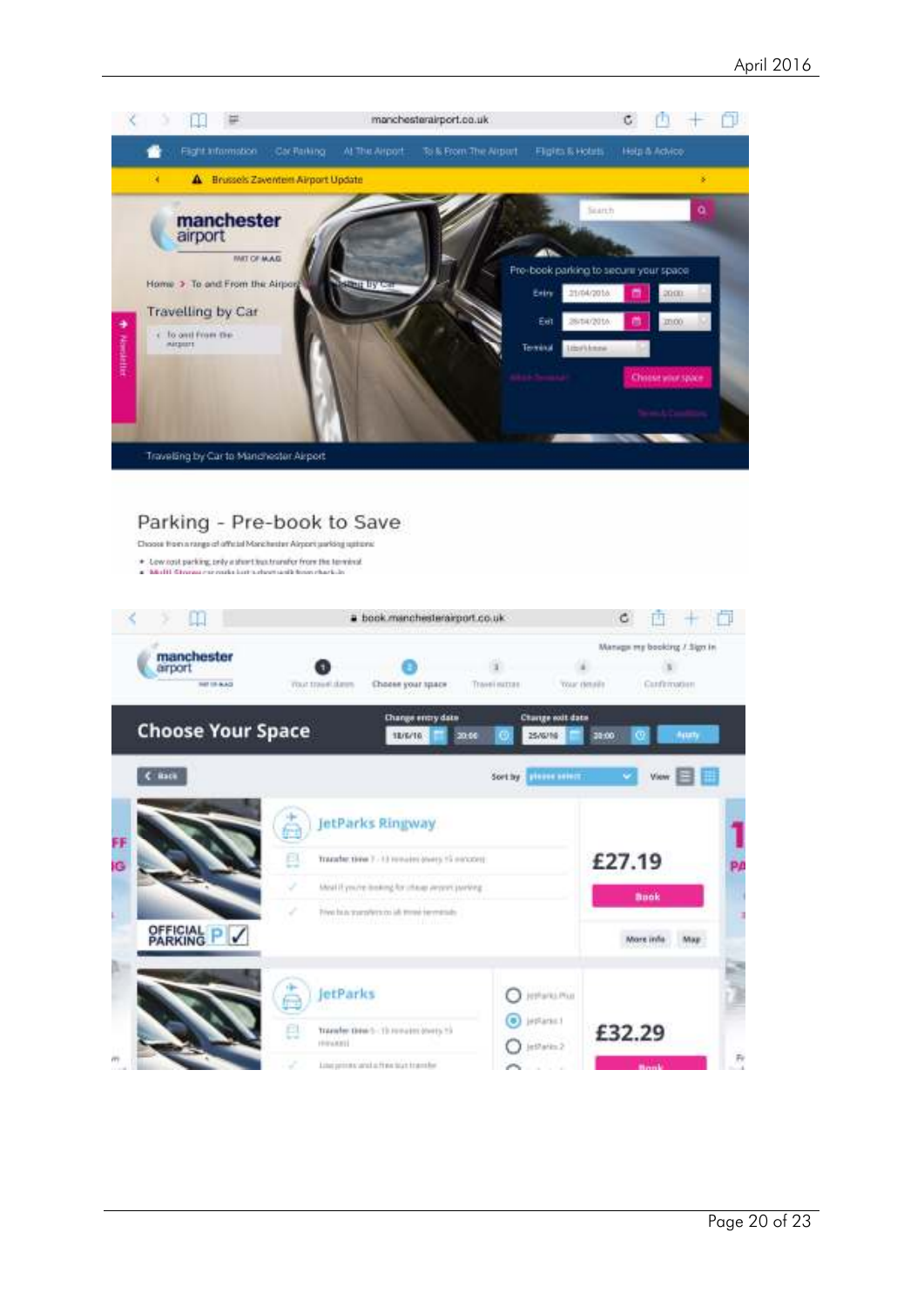|          |                                  |        | · DOOR SWINSTRESS WITH A CO.UR.                                     |                                             |             |                       |
|----------|----------------------------------|--------|---------------------------------------------------------------------|---------------------------------------------|-------------|-----------------------|
|          |                                  | ⊟<br>B | <b>JetParks</b><br>Transfer time 5 - 15 minutes (every 15<br>mmahil | JetParks Plvs<br>JetFetts 1<br>Θ<br>3989562 | £32.29      |                       |
| m<br>NAM |                                  |        | Line prices and a foot but transition                               | $O$ infinite)                               | <b>Book</b> | $\mathcal{D}$<br>inch |
|          |                                  |        | Buy payafers down to all time texturals.                            |                                             |             |                       |
|          | OFFICIAL P /                     |        |                                                                     |                                             | More infu   |                       |
| uter     |                                  |        |                                                                     |                                             |             | Ġ                     |
| 7.443    |                                  | 뵵      | Multi-Storey T2                                                     |                                             |             |                       |
|          |                                  |        | Transfer Nove 0 - 3 minutes.                                        |                                             | £59.49      |                       |
|          |                                  |        | The most convenient parking opport, right nutriented the terminal   |                                             | <b>Book</b> |                       |
|          |                                  | u      | Includes Consultation (Widestries)                                  |                                             |             |                       |
|          | <b>OFFICIAL</b><br>PARKING<br>PV |        |                                                                     |                                             | More infa   |                       |

|                                 | # book.manchestaranport.co.uk                                                           |             |
|---------------------------------|-----------------------------------------------------------------------------------------|-------------|
|                                 | Meet & Greet T2<br>US)                                                                  |             |
|                                 | Transfer time 0 - 2 intrusts.                                                           | £50.99      |
|                                 | No searching for a typics well park for you.                                            | <b>Book</b> |
| <b>OFFICIAL</b><br>PARKING<br>✓ | Your car will inmum in recone stonage until be working for you upon-<br><b>LETS ETT</b> |             |
|                                 | <b>T2 Long Stay</b>                                                                     |             |
|                                 | Transfer time 5-10 remates prony 10 remately.<br>u                                      | £33.99      |
|                                 | Byset wike produced parting with a thombus transfer or a 1 - 15<br><b>PERMIT MAR</b>    | <b>Book</b> |
|                                 | These business served by all reserves and the serve and served and<br>s                 |             |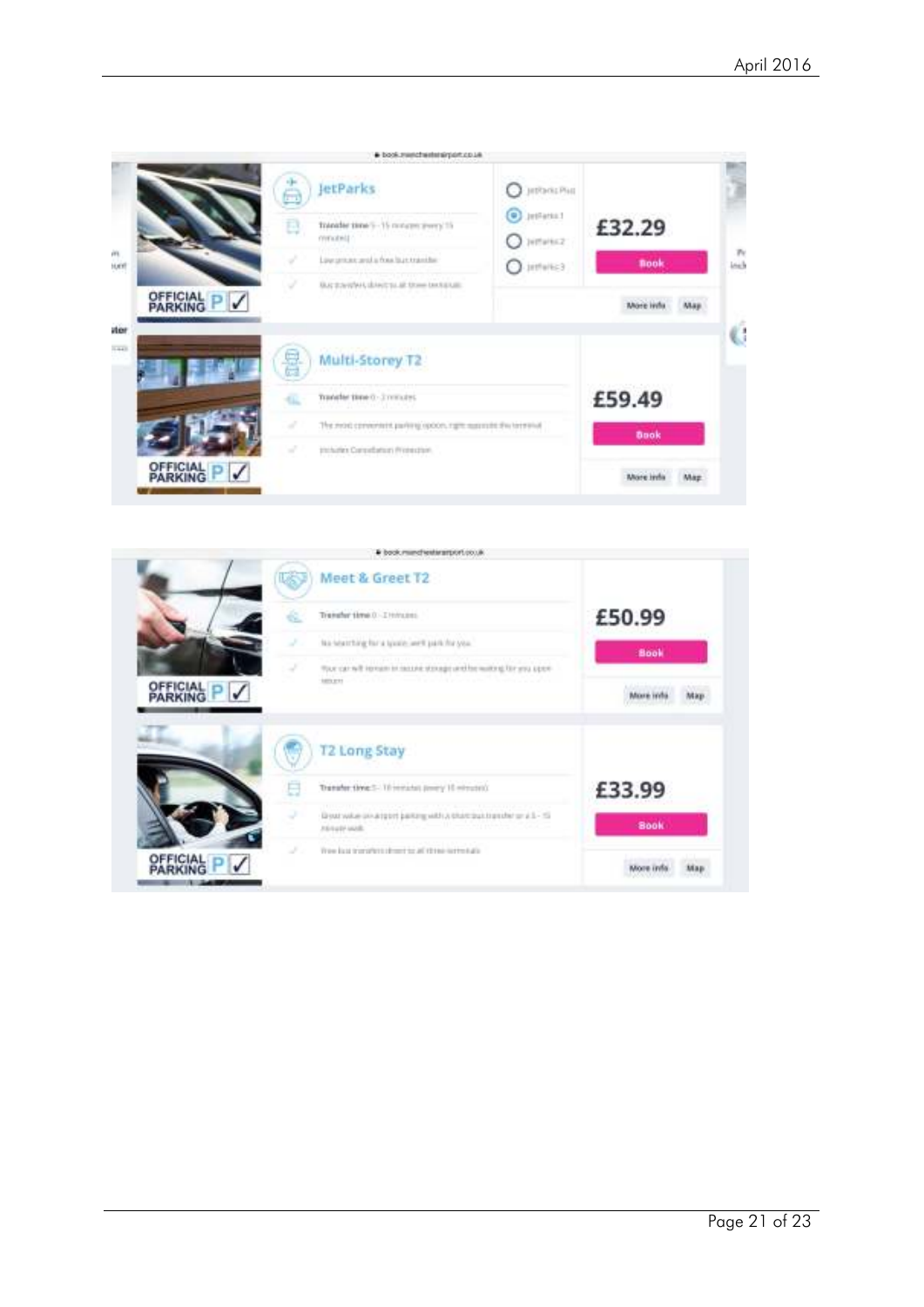